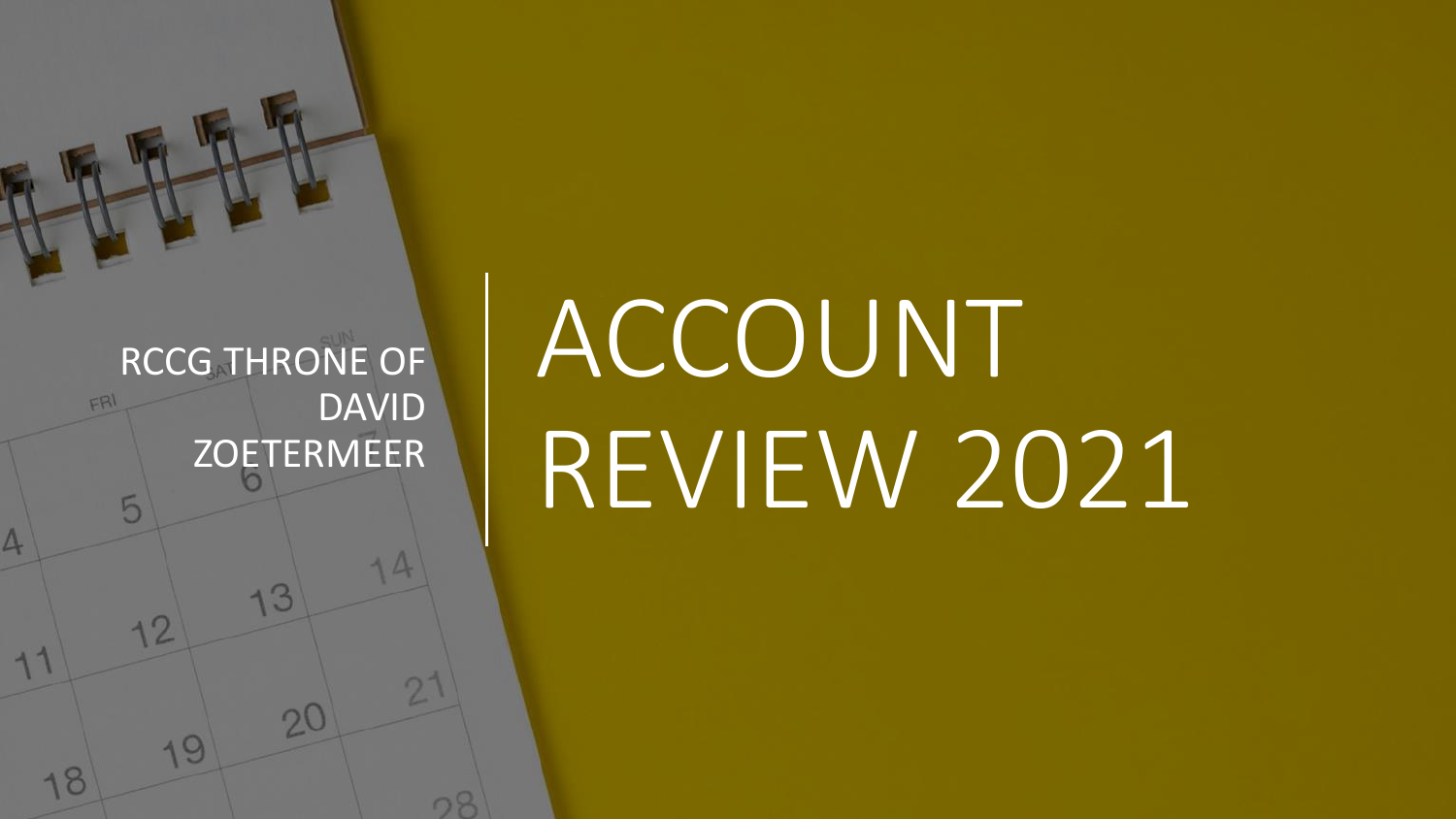| THE REDEEMED CHRISTIAN CHURCH OF GOD - HOLLAND MISSION |                  |              |              |                   |              |                   |                      |                              |                         |             |                                             |               |                                             |           |  |
|--------------------------------------------------------|------------------|--------------|--------------|-------------------|--------------|-------------------|----------------------|------------------------------|-------------------------|-------------|---------------------------------------------|---------------|---------------------------------------------|-----------|--|
|                                                        |                  |              | PARISH:-TODZ |                   |              |                   |                      |                              |                         |             |                                             |               |                                             |           |  |
|                                                        |                  |              |              |                   |              |                   |                      |                              |                         |             |                                             |               |                                             |           |  |
|                                                        |                  |              |              |                   |              |                   |                      |                              |                         |             |                                             |               |                                             |           |  |
| Month                                                  |                  | <b>Tithe</b> |              | Offering          |              | T/giving          | <b>Nelfare Offer</b> |                              |                         | Pledge      |                                             | <b>Others</b> | Sub-Total                                   |           |  |
| January                                                | $\mathbf{f}$     | 712,90       | €            | 249,11            | $\epsilon$   |                   | €                    |                              | $\mathbf{f}$            |             | $\mathbf{f}$                                | 253,00        | €                                           | 1.215,01  |  |
| February                                               | $\epsilon$       | 160,00       | $\mathbf{f}$ | 110,60            | $\mathbf{f}$ | 10,00             | $\mathbf{f}$         | $\qquad \qquad \blacksquare$ | $\mathbf{f}$            |             | $\epsilon$                                  |               | $\mathbf{f}$                                | 280,60    |  |
| March                                                  | $\epsilon$       | 615,60       | €            | 201,20            | $\epsilon$   | 65,75             | $\mathbf{f}$         | $\qquad \qquad \blacksquare$ | $\epsilon$              |             | $\epsilon$                                  | 500,00        | $\boldsymbol{\mathop{\mathsf{E}}\nolimits}$ | 1.382,55  |  |
| April                                                  | $\epsilon$       | 437,57       | $\epsilon$   | 198,88            | $\epsilon$   | 30,75             | $\epsilon$           | $\qquad \qquad \blacksquare$ | $\boldsymbol{\epsilon}$ |             | $\boldsymbol{\mathop{\mathsf{E}}\nolimits}$ |               | $\mathbf{f}$                                | 667,20    |  |
| May                                                    | $\epsilon$       | 441,23       | €            | 266,35            | $\mathbf{f}$ | 60,05             | $\mathbf{f}$         | $\qquad \qquad \blacksquare$ | $\mathbf{f}$            |             | $\mathbf{f}$                                |               | $\mathbf{f}$                                | 767,63    |  |
| June                                                   | $\epsilon$       | 529,40       | €            | 544,20            | $\epsilon$   | 50,60             | $\epsilon$           | $\overline{\phantom{0}}$     | $\mathbf{f}$            |             | $\mathbf{f}$                                |               | $\boldsymbol{\epsilon}$                     | 1.124,20  |  |
| July                                                   | $\epsilon$       | 660,22       | $\mathbf{f}$ | 175,92            | $\epsilon$   | 32,50             | $\mathbf{f}$         | $\qquad \qquad -$            | $\mathbf{f}$            |             | $\epsilon$                                  |               | $\mathbf{f}$                                | 868,64    |  |
| August                                                 | $\epsilon$       | 470,22       | €            | 177,00            | $\mathbf{f}$ | 31,20             | $\mathbf{f}$         | $\blacksquare$               | $\boldsymbol{\epsilon}$ |             | $\epsilon$                                  |               | $\mathbf{f}$                                | 678,42    |  |
| September                                              | $\epsilon$       | 408,00       | €            | 396,81            | $\mathbf{f}$ | 57,00             | $\mathbf{f}$         | $\qquad \qquad \blacksquare$ | $\mathbf{f}$            |             | $\epsilon$                                  |               | $\mathbf{f}$                                | 861,81    |  |
| October                                                | $\epsilon$       | 1.130,22     | $\mathbf{f}$ | 578,67            | $\mathbf{f}$ | 81,00             | $\epsilon$           | $\qquad \qquad \blacksquare$ | $\mathbf{f}$            |             | $\mathbf{f}$                                |               | $\mathbf{f}$                                | 1.789,89  |  |
| November                                               | $\pmb{\epsilon}$ | 580,00 €     |              | 322,85 $\epsilon$ |              | 122,70            | $\epsilon$           |                              | $\epsilon$              |             | $\pmb{\epsilon}$                            |               | $\epsilon$                                  | 1.025,55  |  |
| December                                               | €                | 540,00       | €            | 323,05            | $\epsilon$   | 182,00            | $\epsilon$           | $\blacksquare$               | €                       | $\hbox{--}$ | €                                           |               | €                                           | 1.045,05  |  |
| Total Year Income                                      | €                | 6.685,36     | €            | $3.544,64 \in$    |              | 723,55 $\epsilon$ |                      |                              | $\mathbf{f}$            |             | $\boldsymbol{\epsilon}$                     | 753,00        | $\epsilon$                                  | 11.706,55 |  |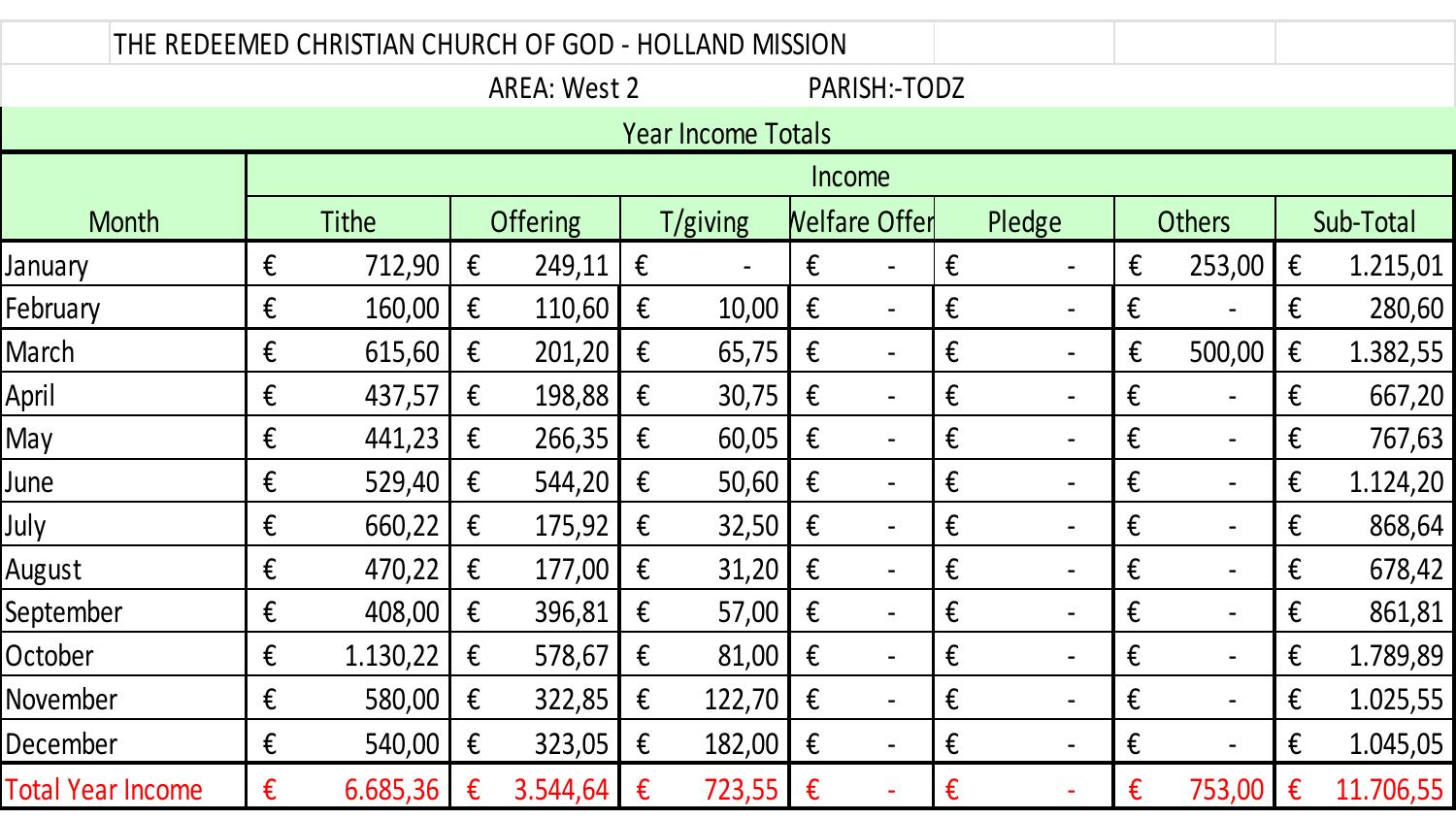| Year Expenses Totals       |  |               |               |        |                 |  |                                            |  |                            |  |               |  |                                 |                                                              |  |               |  |                    |               |                |                           |        |                                            |       |                                              |                |                          |                      |  |           |                |                             |             |
|----------------------------|--|---------------|---------------|--------|-----------------|--|--------------------------------------------|--|----------------------------|--|---------------|--|---------------------------------|--------------------------------------------------------------|--|---------------|--|--------------------|---------------|----------------|---------------------------|--------|--------------------------------------------|-------|----------------------------------------------|----------------|--------------------------|----------------------|--|-----------|----------------|-----------------------------|-------------|
|                            |  | Obligations   | Rent/Mortgage |        | <b>Building</b> |  | <b>Building</b><br>Car Mntce/APK/<br>Fuel/ |  | Transpt Hire/              |  | Welfare       |  | Entertainment:<br>Stationeries+ |                                                              |  | Evang.Prog+   |  | Equipment          |               | Seminars/Conv/ |                           |        |                                            |       | Gen. Expns, incl. hternet, WebsiteNew Parish |                |                          | <b>Bank</b>          |  |           |                |                             |             |
| Month                      |  | for the Month | Insurance     |        | Services        |  |                                            |  | Maintenance Insur./RoadTax |  | <b>Driver</b> |  |                                 | Train, etcTickets in Parish Snacks & DrinksPrinted Materials |  |               |  |                    | <b>Flyers</b> |                | nstrumentalist: Telephone |        | Purchase/Mntce Honorarium Special Programs |       |                                              |                |                          | NHGN Asper'n+SST Man |  | Publicity |                | Expenses Charges            | Sub-Total   |
| January                    |  | 573,76        |               | 300,00 |                 |  |                                            |  |                            |  |               |  |                                 |                                                              |  |               |  | $\blacksquare$     |               |                |                           | $\sim$ |                                            |       | 70,00 €                                      |                | $\sim$                   |                      |  | 50,00     |                | $\epsilon$ 14,59 $\epsilon$ | 1.008,35    |
| February                   |  | 396,18        |               | 300,00 |                 |  |                                            |  |                            |  |               |  |                                 |                                                              |  |               |  | $\sim$             | 15,00         |                |                           |        |                                            |       |                                              | 98,32          |                          |                      |  | $\sim$    |                |                             | 809,50      |
| March                      |  | 497,86        |               | 300,00 |                 |  |                                            |  |                            |  |               |  | $\blacksquare$                  |                                                              |  | $23,87$ €     |  | $11,35$ $\epsilon$ |               |                |                           |        |                                            |       |                                              | $\sim$         | $\overline{\phantom{a}}$ |                      |  | 76,00     |                |                             | 909,08      |
| April                      |  | 1.316,90 €    |               |        |                 |  |                                            |  |                            |  |               |  |                                 | 50,00 €                                                      |  | $30,00$ $\xi$ |  | $\blacksquare$     |               |                | $\sim$                    | $\sim$ |                                            |       |                                              | $\sim$         | $\overline{\phantom{a}}$ |                      |  |           | $\sim$         | $15,10$ €                   | 1.412,00    |
| May                        |  | 761,81        |               |        |                 |  |                                            |  |                            |  |               |  |                                 | 20,00 €                                                      |  |               |  | $\blacksquare$     |               |                |                           |        |                                            | 50,00 |                                              |                |                          |                      |  | 139,62    |                | $13,45$ $\epsilon$          | 984,88      |
| June                       |  | 538,90        |               | 300,00 |                 |  |                                            |  |                            |  |               |  | $60,00$ $\epsilon$              |                                                              |  |               |  | 50,90 €            |               |                |                           |        |                                            |       |                                              | 40,00          |                          |                      |  |           |                |                             | 1.004,90    |
|                            |  | 768,18        |               | 375,00 |                 |  |                                            |  |                            |  |               |  | $21,66$ €                       |                                                              |  | $25,00$ $\xi$ |  | $7,49$ €           |               |                | $\sim$                    | $\sim$ |                                            |       |                                              | 100,00 €       |                          |                      |  | 36,00     |                | 18,29 €                     | 1.351,62    |
| August                     |  | 760,37        |               |        |                 |  |                                            |  |                            |  |               |  |                                 | 78,00 €                                                      |  |               |  | $\sim$             |               |                |                           |        |                                            |       |                                              | $\sim$         |                          |                      |  |           |                | $15,10$ €                   | 853,47      |
| September                  |  | 910,34        |               |        |                 |  |                                            |  |                            |  | $20,00$ $6$   |  | $\sim$                          |                                                              |  | 15,00 €       |  | 129,40 €           |               |                |                           |        |                                            |       |                                              |                | $\overline{\phantom{a}}$ |                      |  |           | $\sim$         |                             | 1.074,74    |
| October                    |  | 1.237,60      |               | 750,00 | 51,67 €         |  |                                            |  | 505,00 €                   |  |               |  | 270,79 €                        |                                                              |  | 40,00 $\xi$   |  | $\sim$             |               |                | $\sim$                    | $\sim$ |                                            |       | 50,00 $\epsilon$                             | $\sim$         | $\overline{\phantom{a}}$ | $\blacksquare$       |  | 52,00     |                | $15,10$ $\epsilon$          | 2.972,16    |
| November                   |  | 1.015,13      |               | 375,00 |                 |  |                                            |  |                            |  |               |  |                                 |                                                              |  |               |  | $\sim$             |               |                |                           |        |                                            |       |                                              | 40,00          |                          |                      |  | 19,00     |                |                             | 1.464,23    |
| December                   |  | 1.008,12      |               | 375,00 | $\sim$          |  |                                            |  |                            |  |               |  | $\sim$                          | 100,00 $\epsilon$                                            |  | 150,00 €      |  | $25,00$ €          | $\sim$        |                | $\sim$                    | $\sim$ | $\blacksquare$                             |       |                                              | $\blacksquare$ | $\sim$                   | $\blacksquare$       |  | $\sim$    | $\blacksquare$ |                             | 1.658,12    |
| <b>Total Year Expenses</b> |  | 9.785,14      |               |        |                 |  |                                            |  | 505,0                      |  |               |  |                                 | 248,00                                                       |  | 283,8         |  | 224,14             | 15,00         |                |                           |        |                                            |       |                                              | 278,32         |                          |                      |  | 3726      |                | € 121                       | € 15.503,04 |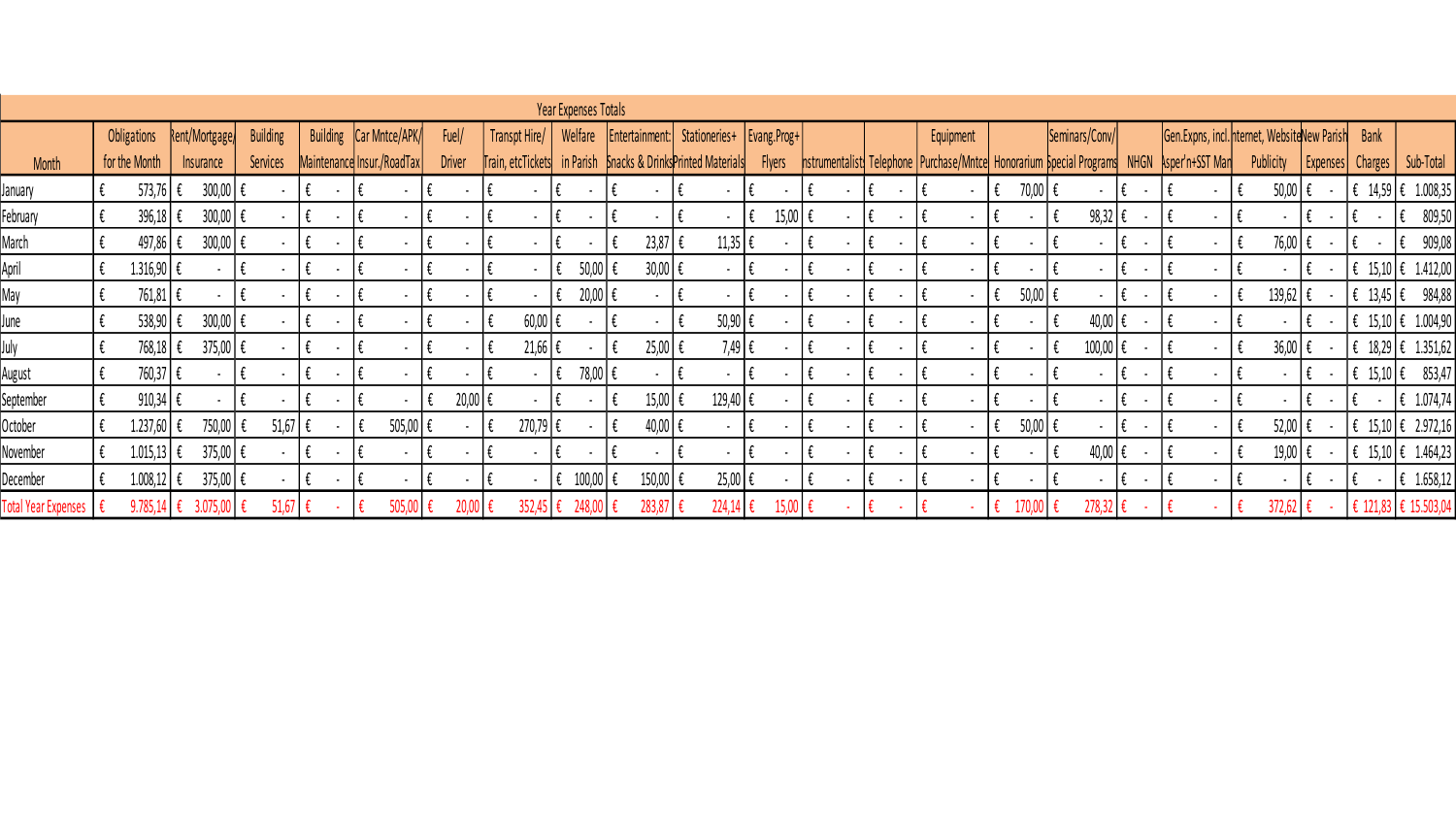#### TODZ MISSION & VISION MOTTO FOR 2022: BUILDING IN UNITY (PSALM 133)

- 1) To make heaven and make the salvation plan of God known to a rebellious and dying generation- Matt 28:19-20.
- 2) Our vision is to fulfil the great commission by sharing the love of God, networking with the community, going for soul winning and raising new bridge builders for Kingdom expansion.
- 3) To remain in the covenant that God has made with the lineage of David Psalm 132:11-18
- 4) To be a church where everybody is somebody and welcome to greatness.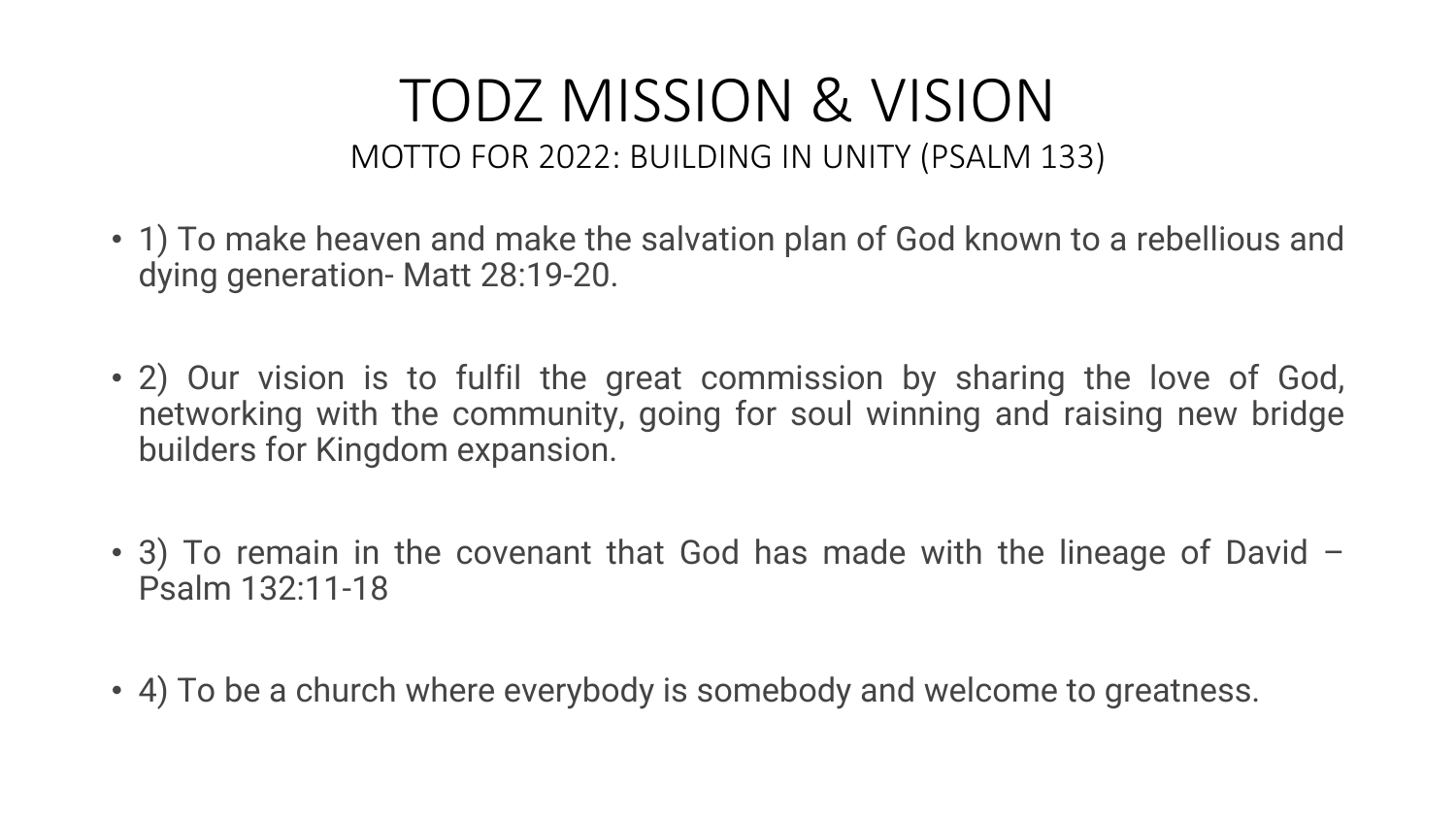### TESTIMONIES

- We recorded diverse healing reports.
- No Death in our midst.
- Dutch nationalities, and residence permits for our members.
- New jobs and gainful employments.
- New members added to the parish.
- Collaboration with Vrije University Amsterdam and PTHU Bridging Gaps Program
- Spiritual growths in the lives of our members.
- Financial provisions for the parish.
- Successful programs… HGN and others.
- Marriage Anniversary/Birthday Celebrations… more to come!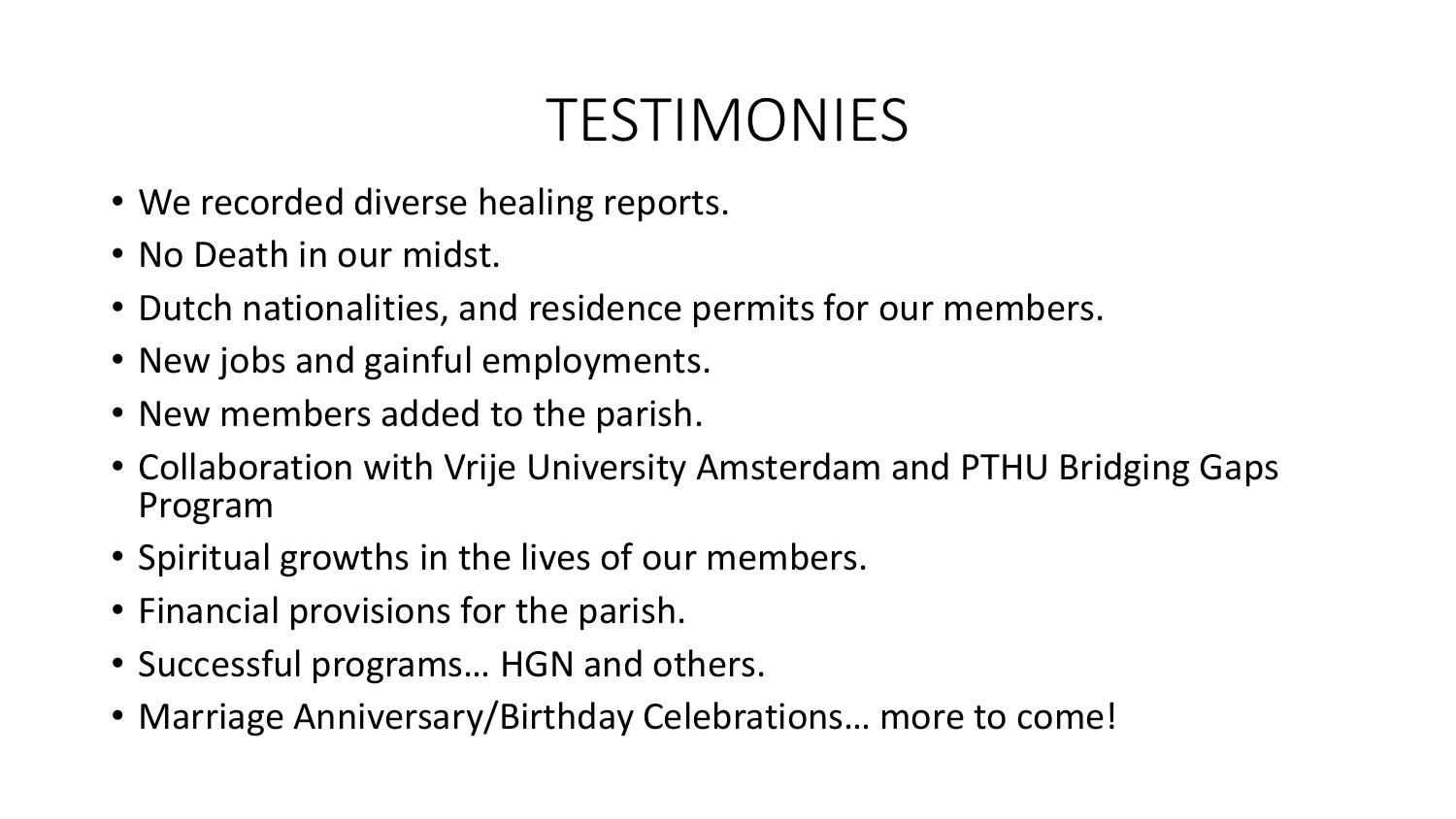

# PICTURE CLIPS 2021

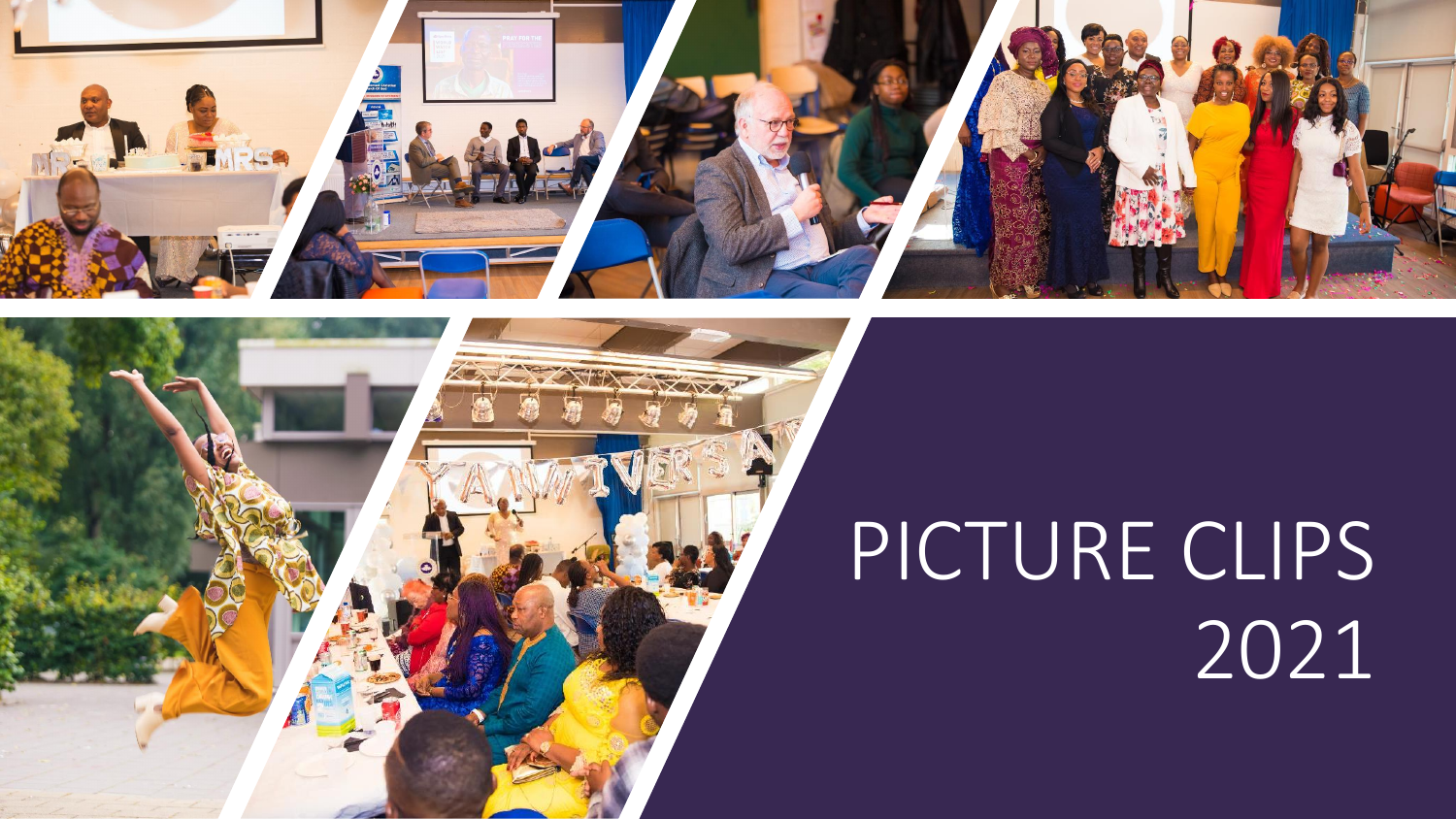### WHAT WE DO AT TODZ

Community Engagements

- We care for the soul, spirit and body.
- We counsel and share experiences in the word of God on issues that pertain to life and Godliness through the:
- -Word
- -Worship
- -Prayers

-CSR (Christian Social Responsibility- *Evangelism*,*Food Bank and Refugee Initiatives)*